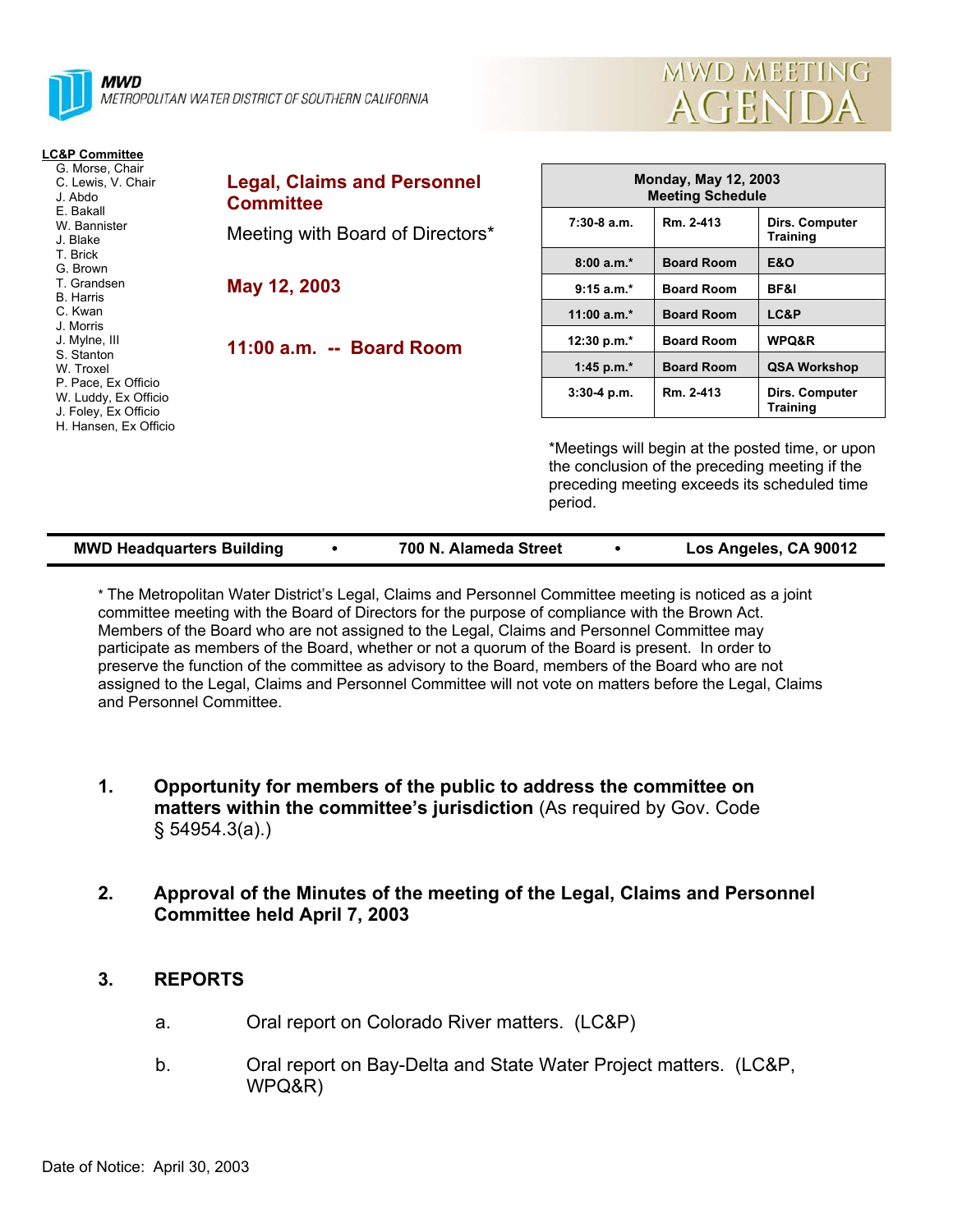## **4. CONSENT CALENDAR ITEMS — ACTION**

None

#### **5. OTHER BOARD ITEMS — ACTION**

 9-9 Report on the trial of Inland Feeder Pipeline eminent domain action, *The Metropolitan Water District of Southern California v. Campus Crusade for Christ, Inc*., San Bernardino Superior Court Case No. SCV35498. (LC&P) **[Conference with legal counsel—existing litigation; to be heard in closed session pursuant to Gov. Code § 54956.9(a)]**

#### **6. BOARD INFORMATION ITEMS**

**10-2** Semiannual report on diversity for the period July 1, 2002 through December 31, 2002. (LC&P)

## **7. COMMITTEE ITEMS**

- a. Report on *Imperial Irrigation District vs. The United States of America, Gail Norton, et al*. (Case No. 03 CV 0069 W (JFS)) **[Conference with legal counsel—existing litigation; to be heard in closed session pursuant to Gov. Code § 54956.9(a)]**
- b. Oral update on *Diamond Valley Recreation Group v. Metropolitan Water District of Southern California*, Riverside Superior Court Case No. 377291 **[Conference with legal counsel—existing litigation; to be heard in closed session pursuant to Gov. Code § 54956.9(a) and (b)]**
- c. Oral report on claim by Cadiz, Inc. **[Conference with legal counsel—anticipated litigation; to be heard in closed session pursuant to Gov. Code § 54956.9(b)]**
- d. Report on ACE contract negotiations **[Conference with labor negotiators—Metropolitan designated representatives: Brian Thomas, Deborah Roberson-Simms, and Henry Torres, Jr.; Employee Organization: Association of Confidential Employees; to be heard in closed session pursuant to Gov. Code § 54957.6]**
- e. Oral update on *Soboba Band of Mission Indians v. The Metropolitan Water District of Southern California*, U.S.D.C. Case No. CV 00-04208-GAF (MANx)